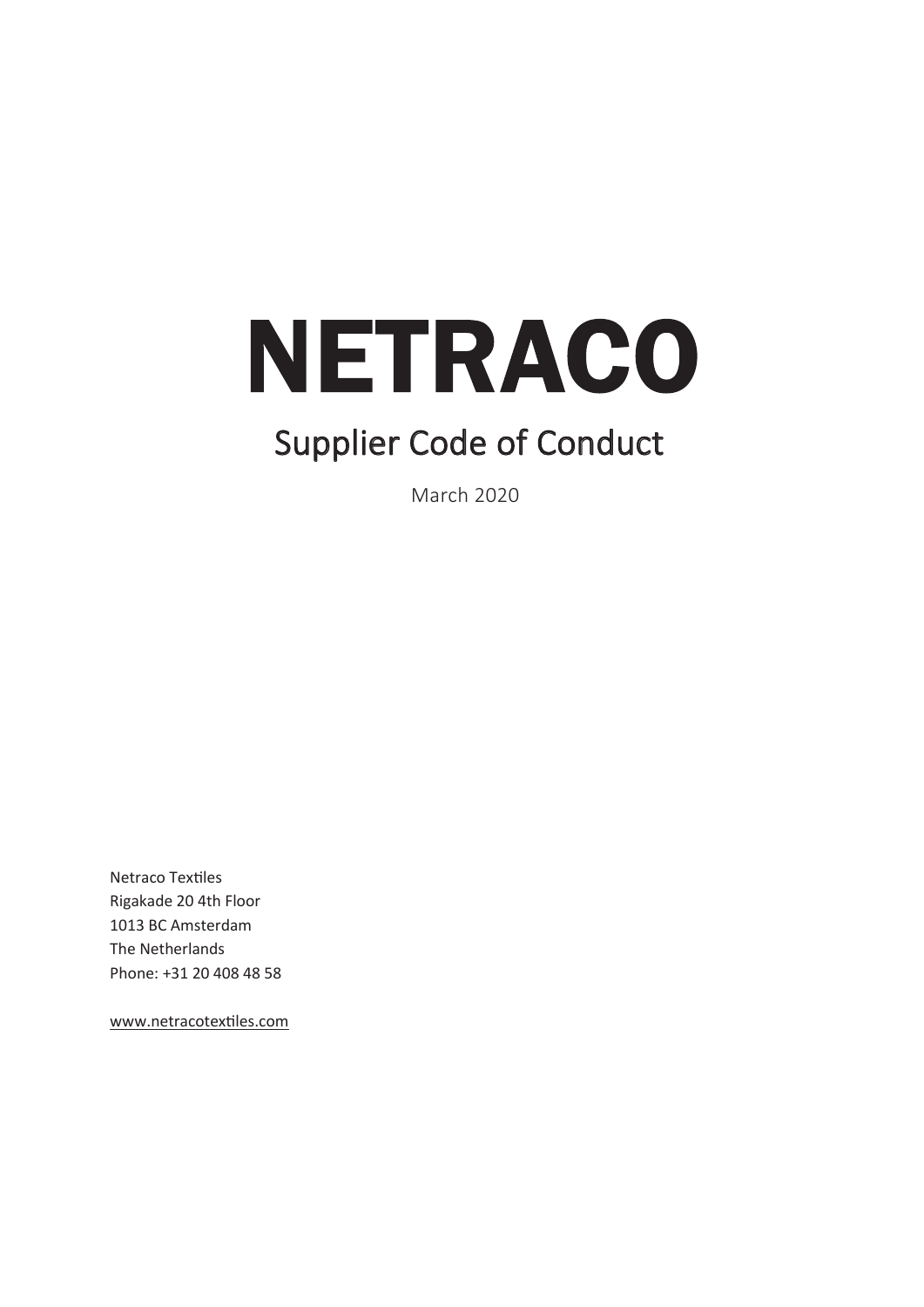### Content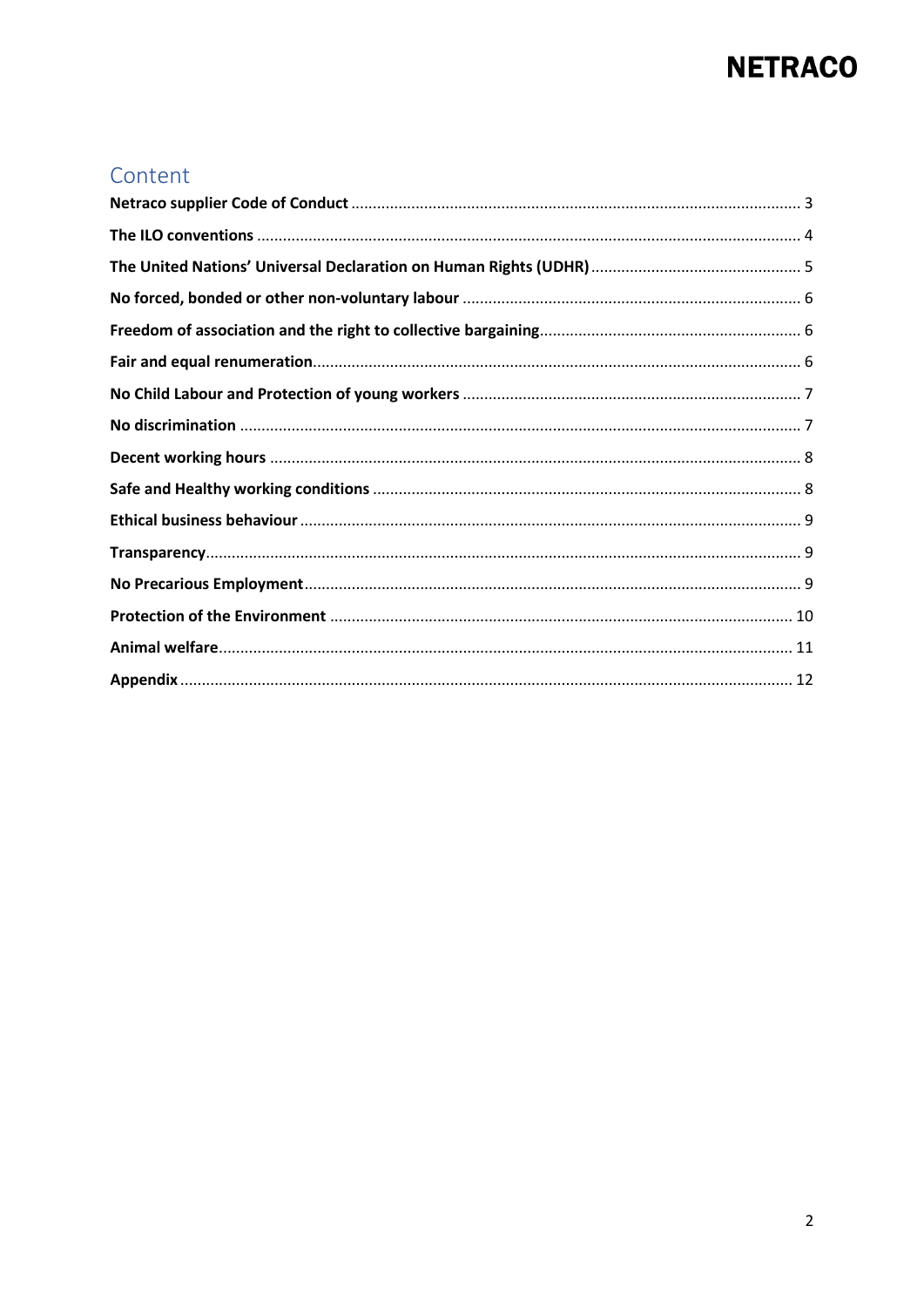#### Netraco supplier Code of Conduct

Netraco recognizes that it has inherent responsibilities regarding its supply chain. Therefore, Netraco is devoted to improve the garment and textile supply chain with quality products that are produced in a fair and safe way with as less as possible impact on the environment. Our long-term mission is to contribute to structural improvements in the fashion value chain. Netraco fully supports the sustainability goals of the brands and retailers that work with us. We endeavour to fulfil their requirements, thereby contributing to collectively reducing our environmental footprint and at the same time positively impacting the social circumstances of workers' lives.

This Code of Conduct outlines the minimum social and environmental standards and requirements that our suppliers are expected to follow. Our Code of Conduct is based on the Conventions drawn by the UN's International Labour Organisation (ILO) and the UN's Universal Declaration on Human Rights (UDHR). We at Netraco aim to only work with suppliers that share our beliefs and values and therefore expect that the supplier is responsible ensuring this Code of Conduct is implemented at all times. Netraco will take reasonable and appropriate action when we feel that these values, directly or indirectly, are not being respected and pursued.

Important is that in any case all our suppliers must always follow the national laws in the countries in which they are located and operate. Whenever the requirements in this Code of Conduct conflict with the national law, national legislation is always binding and, in this case, takes precedence over this Code of Conduct.

We trust and expect our suppliers that they will implement this Code of Conduct in the correct way in their business practices and share, when needed, this Code of Conduct with their subcontractors and other business partners. We therefore request our suppliers to sign and send back Appendix 1 of this Code of Conduct in order to reach mutual understanding. Only this way we can assure that our products are made in an ethical, fair and safe way.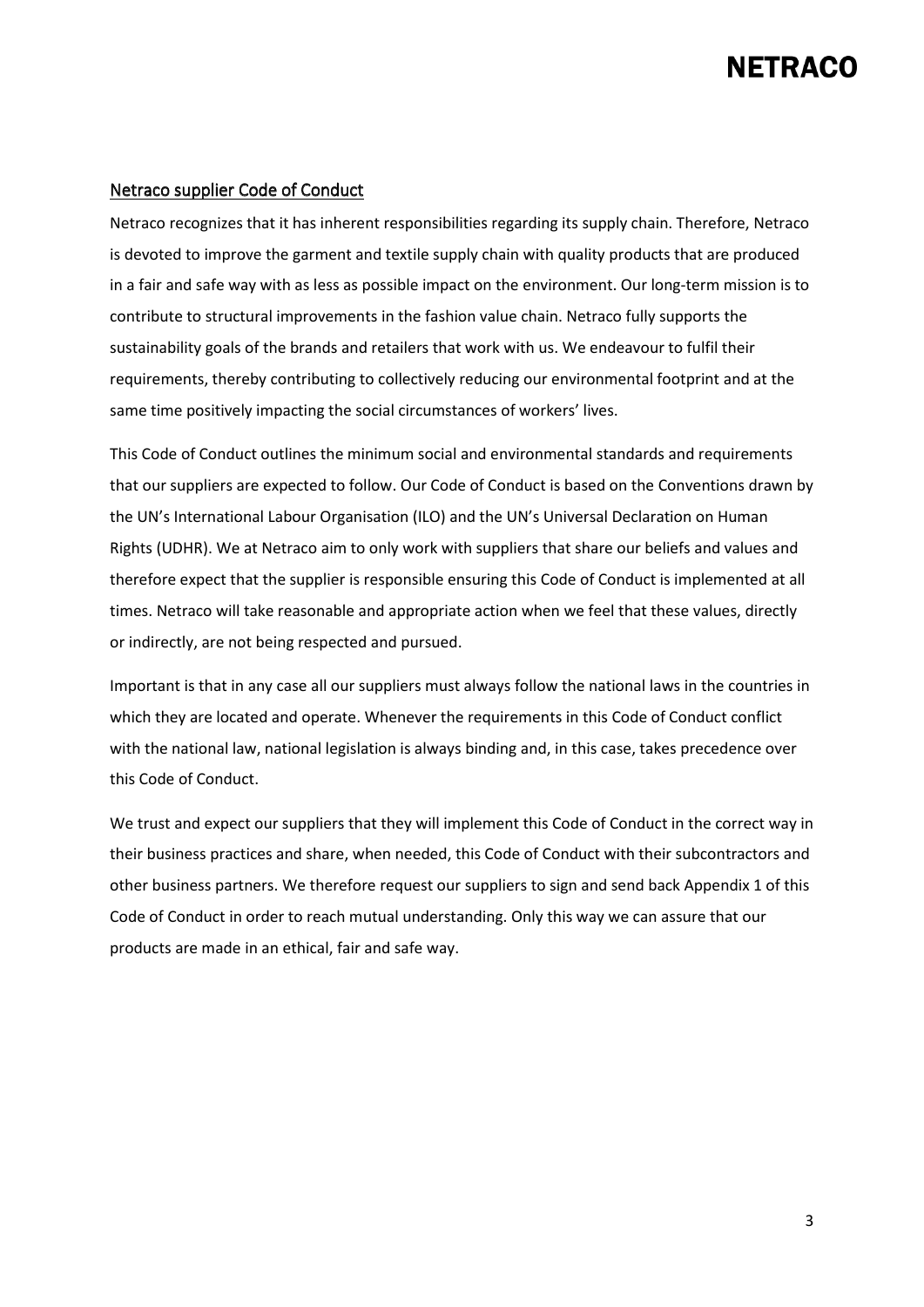#### The ILO conventions

International labour standards are legal instruments drawn by the ILO's constituents (governments, employers and workers) and setting out basic principles and rights at work. They are either Conventions (or Protocols), which are legally binding international treaties that may be ratified by member states. The ILO Declaration on Fundamental Principles and Rights at Work, adopted in 1998, commits Member States to respect and promote principles and rights in four categories, whether or not they have ratified the relevant Conventions. These categories are: freedom of association and the effective recognition of the right to collective bargaining, the elimination of forced or compulsory labour, the abolition of child labour and the elimination of discrimination in respect of employment and occupation. These four categories are included in eight fundamental conventions underpinning the Declaration of Fundamental Principles and Rights at Work. These conventions are:

- 1. Freedom of Association and Protection of the Right to Organise Convention, 1948 (No. 87)
- 2. Right to Organise and Collective Bargaining Convention, 1949 (No. 98)
- 3. Forced Labour Convention, 1930 (No. 29) (and its 2014 Protocol)
- 4. Abolition of Forced Labour Convention, 1957 (No. 105)
- 5. Minimum Age Convention, 1973 (No. 138)
- 6. Worst Forms of Child Labour Convention, 1999 (No. 182)
- 7. Equal Remuneration Convention, 1951 (No. 100)
- 8. Discrimination (Employment and Occupation) Convention, 1958 (No. 111)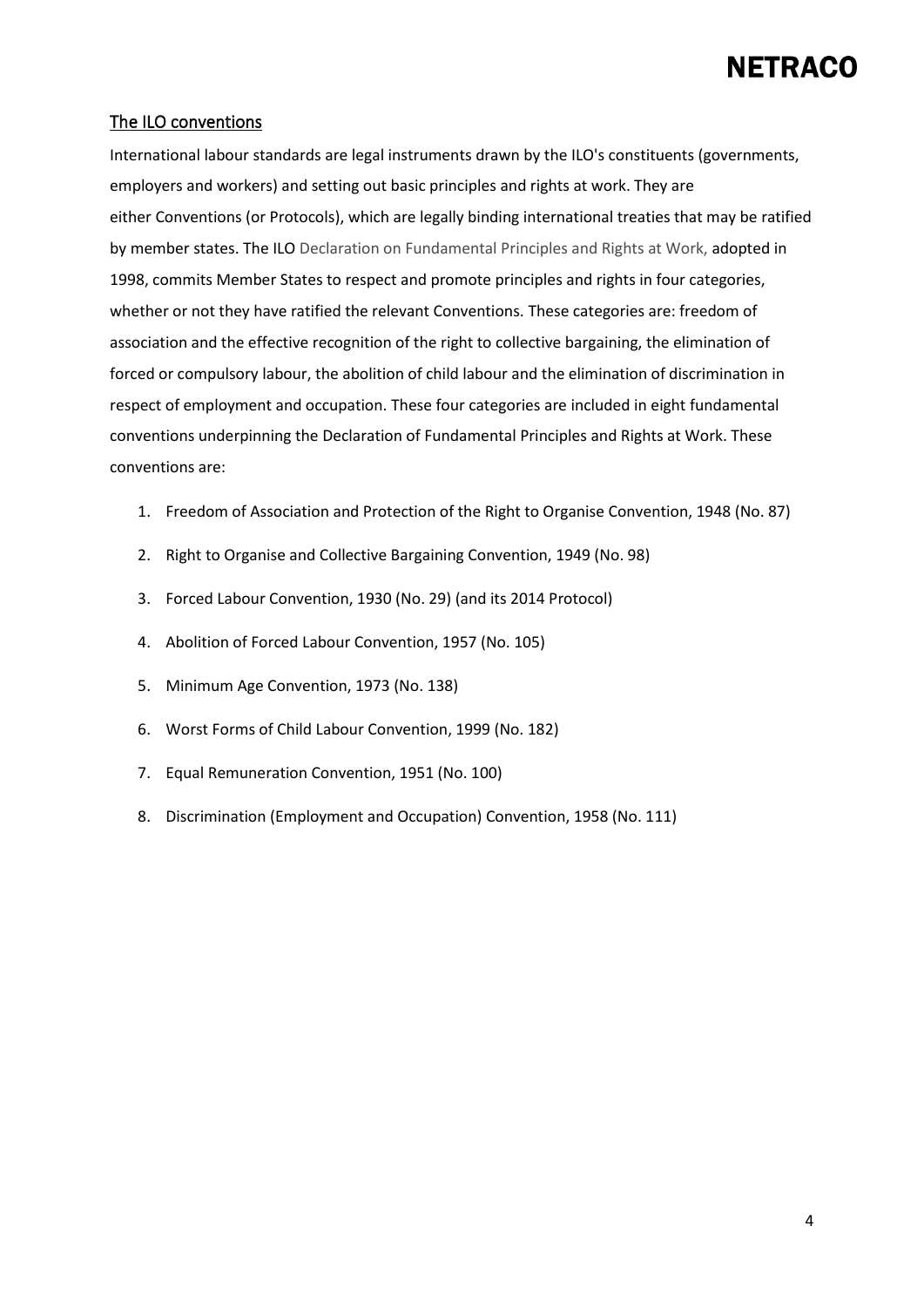#### The United Nations' Universal Declaration on Human Rights (UDHR)

Adopted in 1948 by the General Assembly, The Universal Declaration on Human Rights consists of 30 articles affirming an individual's rights which, although not legally binding in themselves, have been elaborated in subsequent international treaties, economic transfers, regional human rights instruments, national constitutions, and other laws. The articles in this Declaration concern:

- The preamble sets out the historical and social causes that led to the necessity of drafting the Declaration.
- Articles 1–2 established the basic concepts of dignity, liberty, and equality.
- Articles 3–5 established other individual rights, such as the right to life and the prohibition of slavery and torture.
- Articles 6–11 refer to the fundamental legality of human rights with specific remedies cited for their defense when violated.
- Articles 12–17 established the rights of the individual towards the community (including such things as freedom of movement).
- Articles 18–21 sanctioned the so-called "constitutional liberties", and with spiritual, public, and political freedoms, such as freedom of thought, opinion, religion and conscience, word, and peaceful association of the individual.
- Articles 22–27 sanctioned an individual's economic, social and cultural rights, including healthcare. Article 25 states: "Everyone has the right to a standard of living adequate for the health and well-being of himself and of his family, including food, clothing, housing and medical care and necessary social services." It also makes additional accommodations for security in case of physical debilitation or disability, and makes special mention of care given to those in motherhood or childhood.
- Articles 28–30 established the general ways of using these rights, the areas in which these rights of the individual cannot be applied, and that they cannot be overcome against the individual.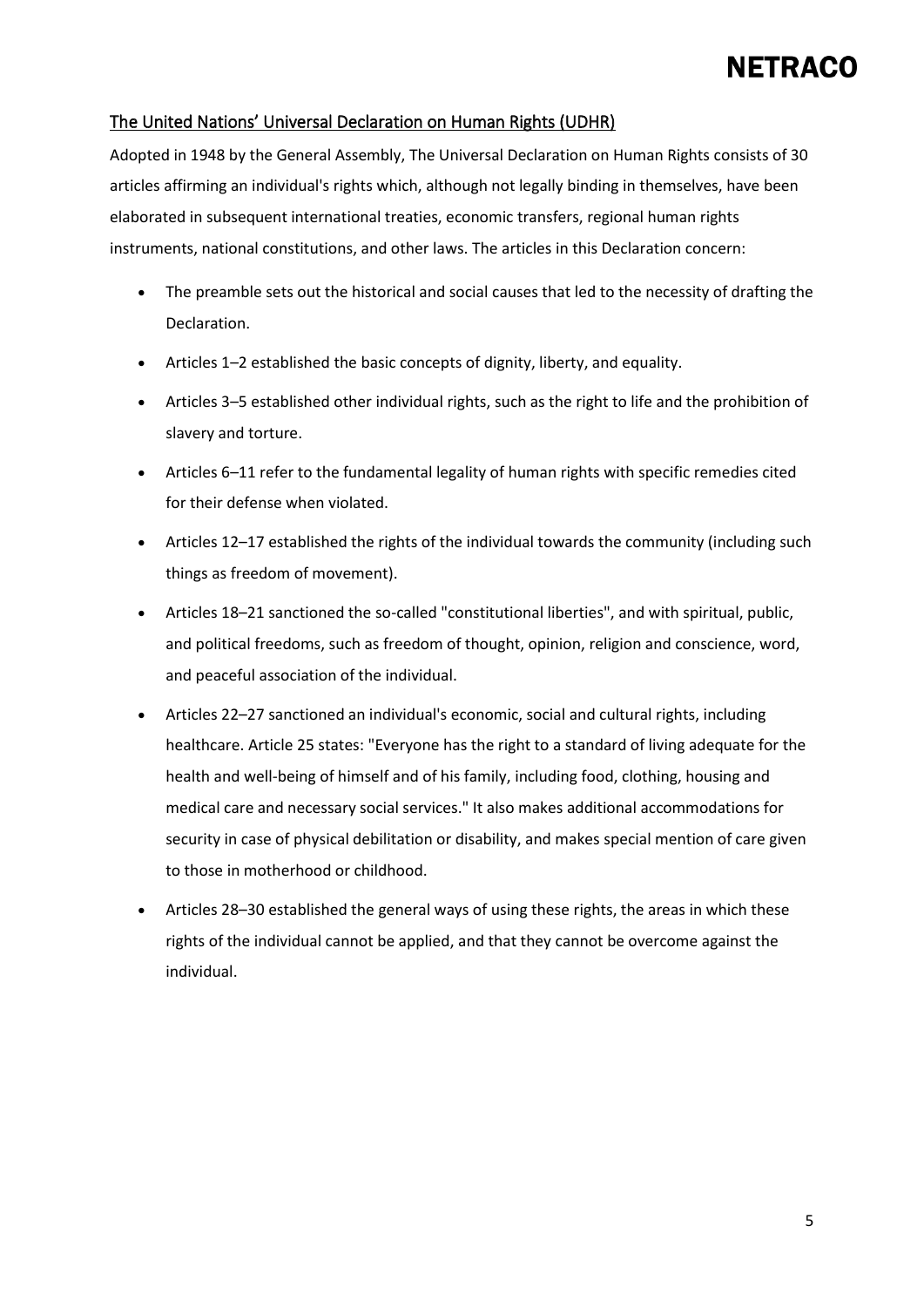#### No forced, bonded or other non-voluntary labour

At Netraco we do not tolerate or accept employment that is not freely chosen, that is, forced, bonded, indentured, trafficked or prisoned labour, as stated in ILO Convention 29 and 105 and article 4 and 23 of the UN Declaration on Human Rights. Our suppliers will risk allegations of complicity if they benefit from the use of such forms of non-voluntary labour. Moreover, we expect our suppliers to allow their workers the right to leave work and freely terminate their employment provided that workers give reasonable notice to their employer. Furthermore, employment terms and agreements must be established in writing, and are to be explained verbally to workers in clear and understandable terms.

#### Freedom of association and the right to collective bargaining

At Netraco we believe that workers and employers have the right to join organisations of their own choosing, such as stated in article 23 of the UN Declaration on Human Rights and the ILO Convention 87 article 2 (1948) and have the right to organise and to collective bargaining, such as stated in Convention 98 (1949) and should not be discriminated against because of trade union membership. Regarding the right of organisation, article 11 of the ILO Convention states that workers and employers from all ILO-members may exercise freely the right to organise. In countries where trade union activity is unlawful, freedom of association and collective bargaining is forbidden by national law, the supplier must not hinder the development of independent and free association. Management should allow workers to freely elect their own representatives with whom the company can enter into dialogue about workplace issues. Workers should be able to express their concerns or comments independently to the management at all times.

#### Fair and equal renumeration

Netraco underlines the principle of fair and equal remuneration, underpinned in Convention 100 (1951) and article 23 of the UN Declaration on Human Rights. In the ILO Convention, the term remuneration, stated in article 1, refers to the "ordinary, basic or minimum wage or salary and any additional emoluments whatsoever payable directly or indirectly, whether in cash or in kind, by the employer to the worker and arising out of the worker's employment." Moreover, the term equal remuneration for men and women refers to rates of remuneration established without discrimination based on sex. Recognizing this convention, our suppliers must respect the right of the workers to receive fair remuneration that is sufficient to provide them with a decent living for themselves and their families. For our suppliers, fair remuneration means as a minimum, wages mandated by governments' minimum wage legislation, or industry standards approved on the basis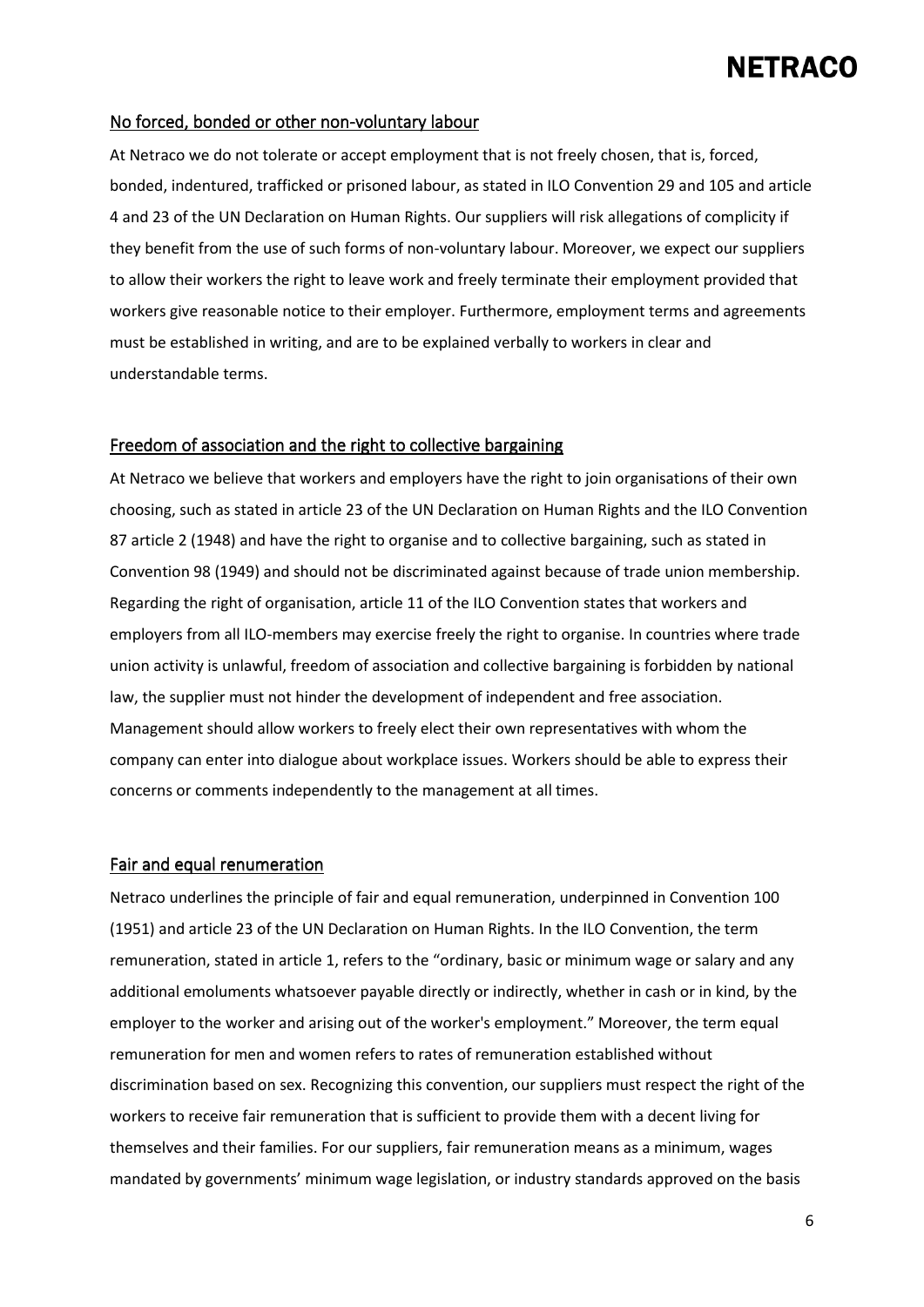of collective bargaining, whichever is higher. Furthermore, wages need to be paid to the workers in a timely manner, regularly, and fully in legal tender. Partial payment in the form of allowance "in kind" is accepted in line with ILO specifications. The level of wages is to reflect the skills and education of workers and shall refer to regular working hours.

#### No Child Labour and Protection of young workers

Our suppliers by any means must not engage in or support the use of child labour as stated in the ILO's Convention No. 138 on the Minimum Age for Admission to Employment and Work, and in The Worst Forms of Child Labour Convention no. 182 (1999). Our business partners only are allowed to employ workers who meet the applicable minimum legal age requirement included in national legislation or at least be 15 years of age, whichever is greater. The only exception on this is covered in article 2.4 of the ILO Convention 138. However, the specified age must not be less than the age of completion of compulsory schooling. Furthermore, young workers under the age of 18 may not carry out hazardous or dangerous tasks nor can they work at night or in hazardous conditions. We expect our suppliers to conduct thorough age-verification processes as part of the recruitment process, in order to protect children from any form of exploitation. Netraco will take reasonable and appropriate action when we feel that these values, directly or indirectly, are not being respected and pursued.

#### No discrimination

Netraco does not allow nor tolerate any form of discrimination, exclusion or harassment based on the basis of gender, age, religion, race, caste, birth, social background, disability, ethnic and national origin, nationality, membership in unions or any other legitimated organisations, political affiliation or opinions, sexual orientation, family responsibilities, marital status, diseases or any other condition that could give rise to discrimination. Netraco recognizes and therefore expects their suppliers to acknowledge and obey Convention 100 on equal and fair remuneration and Convention 111 on the Elimination of Discrimination in Respect of Employment and Occupation (1958). Netraco will take reasonable and appropriate action when we feel that these values, directly or indirectly, are not being respected and pursued.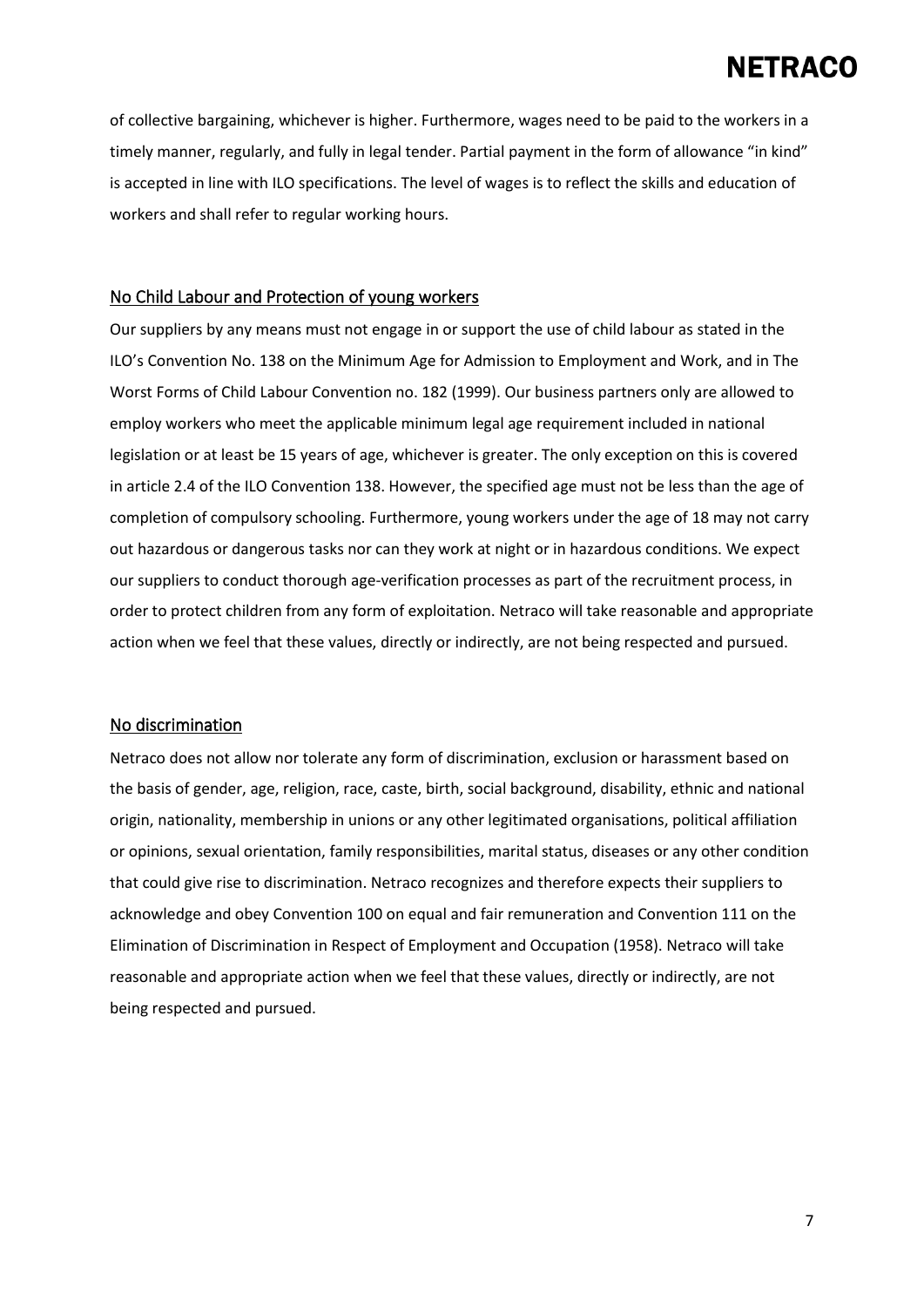#### Decent working hours

Acknowledging ILO Convention 1 on Hours of Work (Industry) (1919), our suppliers need to ensure that working hours are not excessive and therefore workers are not required to work more than 48 hours a week. In exceptional cases defined by the ILO, such as national legislation, limit of hours of work prescribed above may be exceeded, in which case overtime is permitted. Netraco acknowledges the fact that overtime occasionally happens in the garment industry, however overtime should be voluntary (based on mutual agreement with workers) and not exceed 12 hours per week. Overtime payments should be equal to a premium rate of not less than one and onequarter times the regular rate and should not include significantly higher likelihood of occupational hazard for workers. Workers must be entitled to toilet breaks and eating breaks during the working day. Moreover, workers should, on average, be provided with at least one day off for every 7-day period. Efficient working hour track mechanisms should be in place in order to have a clear view of the hours worked by employees and to apply the correct remuneration.

#### Safe and Healthy working conditions

Netraco expects its suppliers to provide a safe, hygienic and healthy working environment for its workers in compliance with all regulations and applicable national laws. Regarding article 24 of the UN Declaration on Human Rights, which Netraco acknowledges, everyone has the right to rest and leisure, including reasonable limitation of working hours and periodic holidays with pay. Appropriate communication and training on hazards, procedures and use of proper protective equipment (PPE) is essential for the safety and health of all (new)employees in the Netraco supply chain. We expect our suppliers to have educated and responsible Health and Safety (HS) staff present at the factories at all times. This HS staff also provides safety trainings for the employees and are responsible for providing the employees with PPE's, information sheets on PPE's and the Safety Data Sheets (SDS) in the factories.

Netraco expects that the above standards also apply to the canteen/food court and bathroom facilities and that access to clean toilet facilities and to drinking water must be provided by the factory management.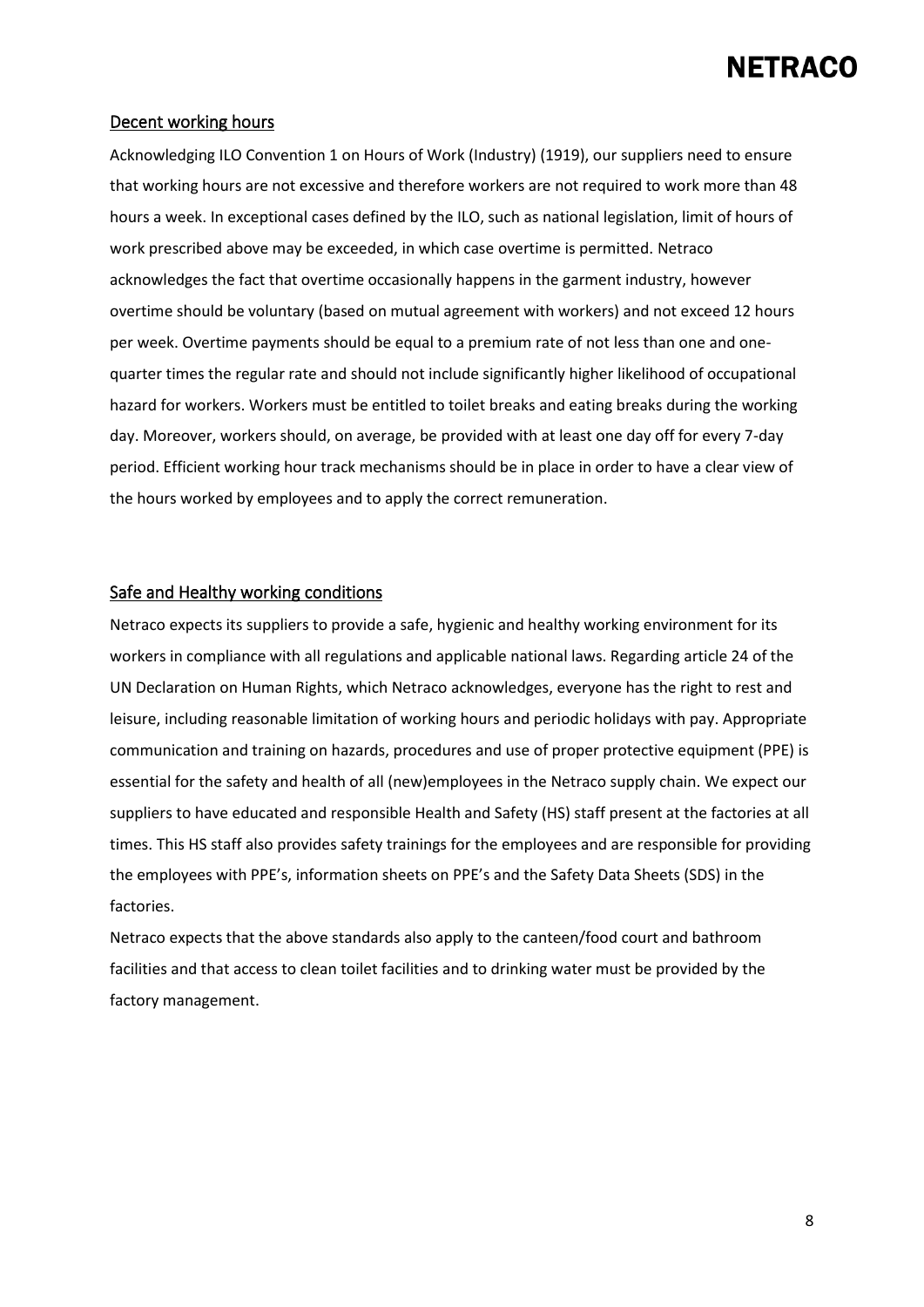#### Ethical business behaviour

At Netraco we do not discriminate on the basis of race, colour, religion, national origin, sex, age, disability, or any other status protected by law or regulation. Moreover, our company policy is that all employees be given equal opportunity and that selection decisions be based on job-related factors. Therefore, we expect our suppliers to treat their employees with dignity and respect. No harassment or abuse is tolerated. Moreover, our suppliers must not engage in or be involved in any act of corruption, extortion or embezzlement, nor in any form of bribery - including but not limited to - the promising, offering, giving or accepting of any improper monetary or other incentive. Acknowledging ILO Convention 100 and 111, factories must not engage in or permit physical acts to punish or coerce workers, nor should they engage in or permit psychological coercion or any other form of non-physical abuse, including threats of violence, sexual harassment, screaming or other verbal abuse. Netraco expects their suppliers to treat its workers with respect.

#### **Transparency**

At Netraco we expect our suppliers to be transparent and open about their business practices, and provide all the information requested. Our suppliers, when requested, must deliver all information on production/manufacturing processes, and its factory such as number of workers and salary sheets. Therefore, we expect our suppliers to have correct management systems and documentation in place. At Netraco we do not allow our suppliers to employ homeworkers, or employ third parties or unregistered business partners without prior written and signed recognition of Netraco. Netraco will take reasonable and appropriate action when we feel that the above, directly or indirectly, is not being respected and pursued. Netraco expects its suppliers to cooperate in all (social) audits and in the case of expiring BSCI audits, semi-announced audits are conducted as that is the standard we handle for BSCI.

#### No Precarious Employment

Netraco only allows and acknowledges work which is performed on the basis of a recognised and documented employment relationship, established in compliance with national legislation, custom or practice and international labour standards, whichever provides greater protection. Netraco expects suppliers to provide all (new) workers with understandable information about their rights, responsibilities and employment conditions, including working hours, remuneration and terms of payment. Business partners should aim at providing decent working conditions that also support workers, both women and men, in their roles as parents or caregivers, especially with regard to migrant and seasonal workers whose children may be left in the migrants' home towns.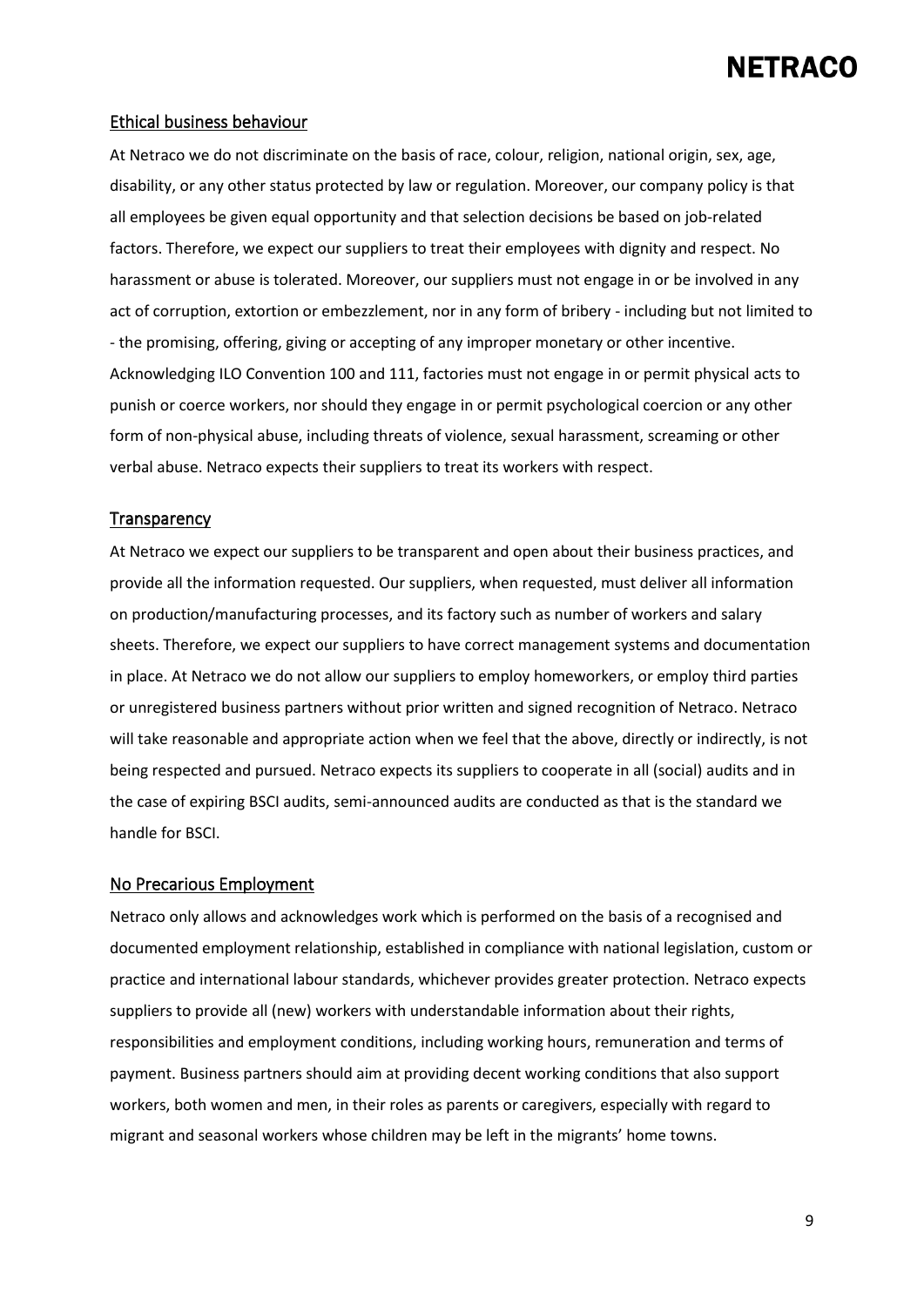#### Protection of the Environment

At Netraco we are devoted to improve the garment and textile supply chain with quality products that are produced in a fair and safe way with as less as possible impact on the environment. Therefore, we aim to contribute to collectively reduce our environmental footprint and at the same time positively impacting the social circumstances of workers' lives. We expect our suppliers to take necessary measures to avoid environmental degradation, assess significant environmental impact of its production operations, and establish effective policies and procedures that reflect their environmental responsibility. We expect our suppliers to cooperate in taking measures to prevent or minimise adverse effects on the community, natural resources and the overall environment. We request our suppliers to work with the MRSL/RSL of the the European legislation REACH. It is expected that all suppliers, next to our requirements concerning water, energy and chemicals, follow the local law. We expect that our suppliers commit to handling water, energy and chemicals with precaution and in a sensible way as all of them are valuable recourses and misuse of chemicals in particular can harm workers and the environment. Concerning chemicals our suppliers must take the right measures in storing, using and disposing the chemicals in a correct and safe manner to protect workers and the environment. It is expected that our suppliers keep track of their chemical inventory by using a chemical inventory sheet and work with an MSDS. Suppliers must commit to meet the legal (local and national) quality levels of discharged water, meaning waste water must be treated before discharging. Our suppliers are encouraged to use the Waste Water guidelines by ZDHC. For Netraco production, we require our suppliers to control discharged water and the usage of water, energy and chemicals working with the MRSL of ZDHC in order to make sure certain harmful chemicals are not used and all other chemicals are only used within the tolerable limits.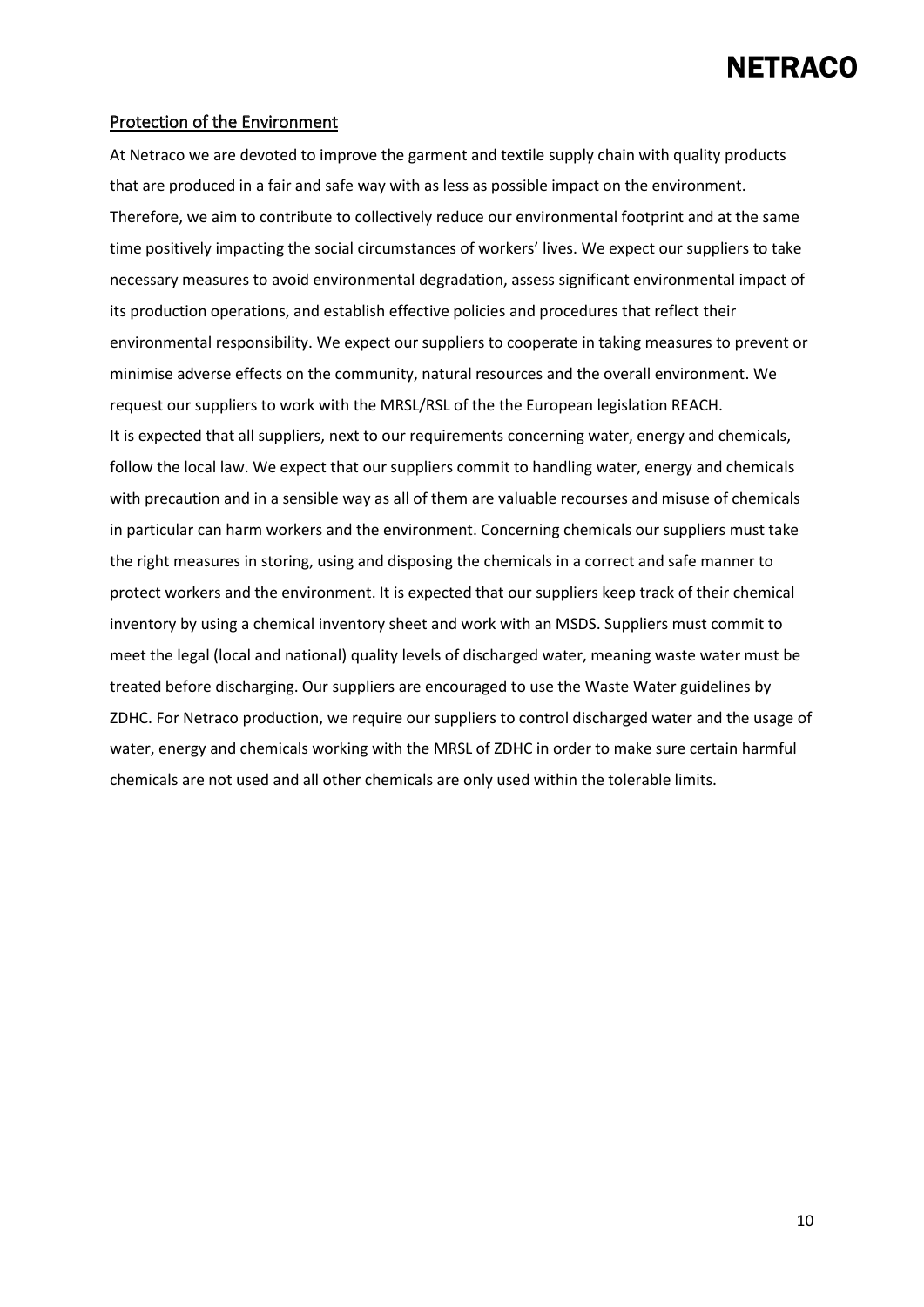#### Animal welfare

At Netraco we are committed to make sure that all our products are made in a way with respect for people, the environment and animals. Therefor we expect all our supply chain partners to follow our animal welfare policy. All the leather that is used in our garments is a by-product from the meat industry. We don't use any leather from exotic, threatened or endangered animals. Next to this no animals should be harmed in the production of our products. Netraco is committed to the five freedoms for animals set by the Farm Animal Welfare Council and the Farm Animal Welfare Committee;

- 1. Freedom from hunger or thirst by ready access to fresh water and a diet to maintain full health and vigor.
- 2. Freedom from discomfort by providing an appropriate environment including shelter and a comfortable resting area.
- 3. Freedom from pain, injury or disease by prevention or rapid diagnosis and treatment.
- 4. Freedom to express (most) normal behavior by providing sufficient space, proper facilities and company of the animal's own kind.
- 5. Freedom from fear and distress by ensuring conditions and treatment which avoid mental suffering.